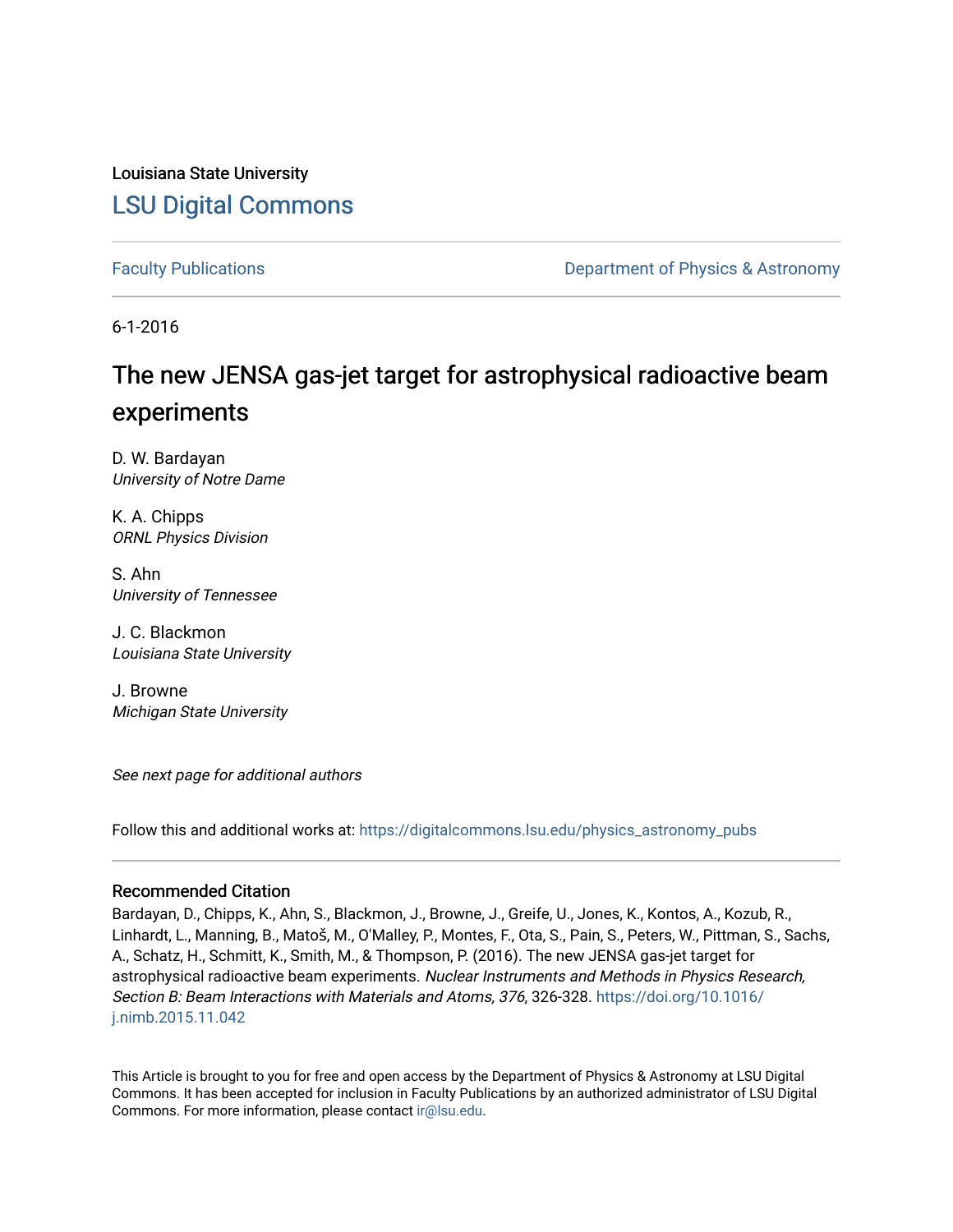### Authors

D. W. Bardayan, K. A. Chipps, S. Ahn, J. C. Blackmon, J. Browne, U. Greife, K. L. Jones, A. Kontos, R. L. Kozub, L. Linhardt, B. Manning, M. Matoš, P. D. O'Malley, F. Montes, S. Ota, S. D. Pain, W. A. Peters, S. T. Pittman, A. Sachs, H. Schatz, K. T. Schmitt, M. S. Smith, and P. Thompson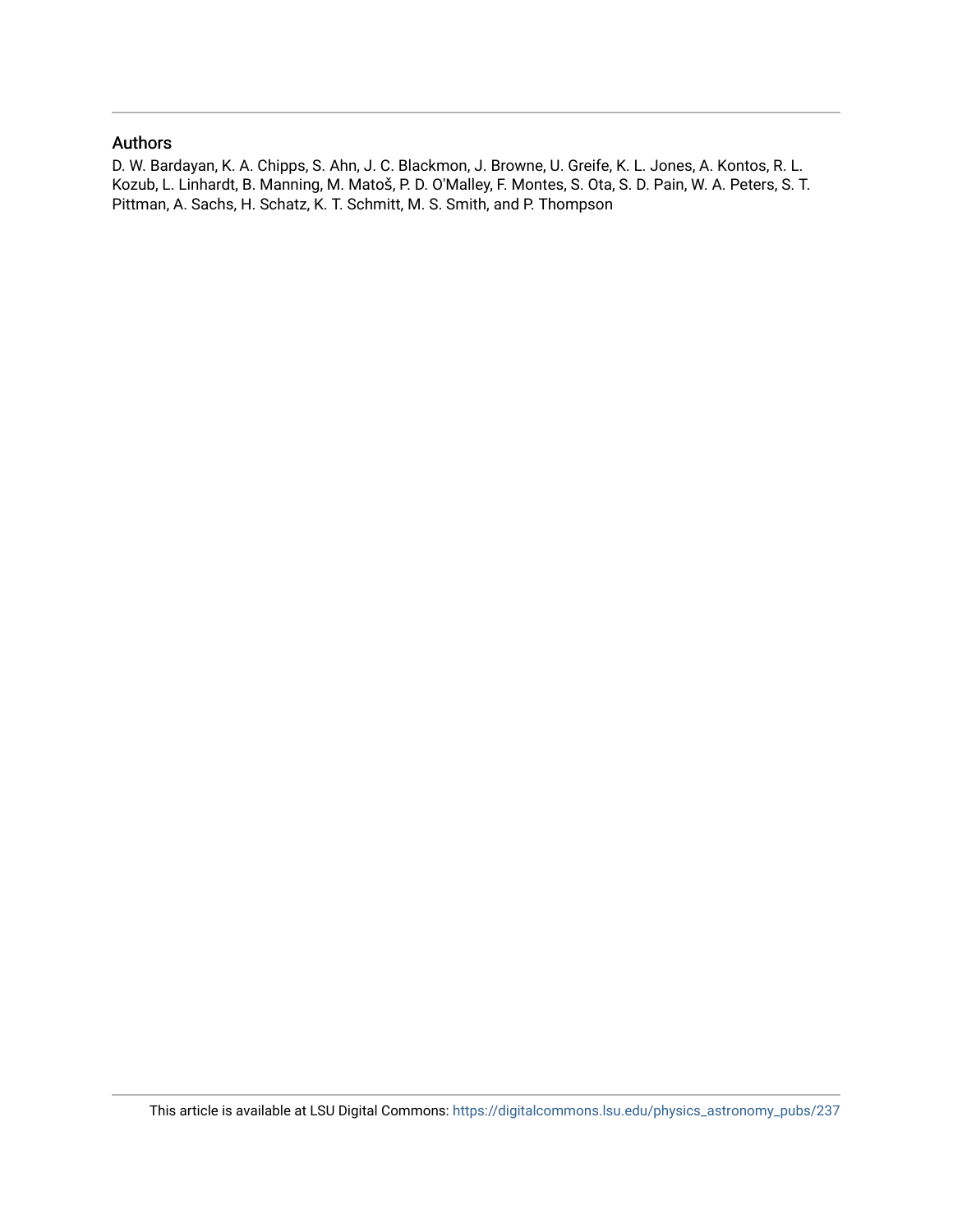## The new JENSA gas-jet target for astrophysical radioactive beam experiments

D. W. Bardayan<sup>a</sup>, K. A. Chipps<sup>b,c,d</sup>, S. Ahn<sup>c,e</sup>, J. C. Blackmon<sup>f</sup>, J.

Browne<sup>e</sup>, U. Greife<sup>d</sup>, K. L. Jones<sup>c</sup>, A. Kontos<sup>e</sup>, R. L. Kozub<sup>g</sup>, L. Linhardt<sup>f</sup>,

B. Manning<sup>h</sup>, M. Matoš<sup>b,c</sup>, P. D. O'Malley<sup>a</sup>, F. Montes<sup>e</sup>, S. Ota<sup>h</sup>, S. D.

Pain<sup>b</sup>, W. A. Peters<sup>b,c</sup>, S. T. Pittman<sup>b,c</sup>, A. Sachs<sup>c</sup>, H. Schatz<sup>e,i</sup>, K. T.  $Schmitt<sup>b,c</sup>, M. S. Smith<sup>b</sup>, P. Thompson<sup>c</sup>$ 

<sup>a</sup>Dept. of Physics, University of Notre Dame, Notre Dame, IN 46556, USA <sup>b</sup>Physics Division, Oak Ridge National Laboratory, Oak Ridge, TN 37831, USA

<sup>c</sup>Dept. of Physics and Astronomy, University of Tennessee, Knoxville, TN 37996, USA <sup>d</sup>Physics Dept., Colorado School of Mines, Golden, CO 80401, USA

<sup>e</sup>National Superconducting Cyclotron Laboratory, East Lansing, MI 48824, USA

 ${}^f$ Dept. of Physics and Astronomy, Louisiana State University, Baton Rouge, LA 70803.

USA

<sup>g</sup>Physics Dept., Tennessee Technological University, Cookeville, TN 38505, USA

 ${}^h$ Dept. of Physics and Astronomy, Rutgers University, Piscataway, NJ 08854, USA

<sup>i</sup>Dept. of Physics and Astronomy, Michigan State University, East Lansing, MI 48824, USA

### Abstract

To take full advantage of advanced exotic beam facilities, target technology must also be advanced. Particularly important to the study of astrophysical reaction rates is the creation of localized and dense targets of hydrogen and helium. The Jet Experiments in Nuclear Structure and Astrophysics (JENSA) gas-jet target has been constructed for this purpose. JENSA was constructed at Oak Ridge National Laboratory (ORNL) where it was tested and characterized, and has now moved to the ReA3 reaccelerated beam hall at the National Superconducting Cyclotron Laboratory (NSCL) at Michigan State University for use with radioactive beams.

 The application of nuclear transfer reaction studies to exotic nuclei is a primary method by which reactions of astrophysical interest can be ex- perimentally constrained. Such studies require that the outgoing reaction products be detected with good energy and angular resolution and that the

Preprint submitted to Nuclear Instruments and Methods B November 25, 2015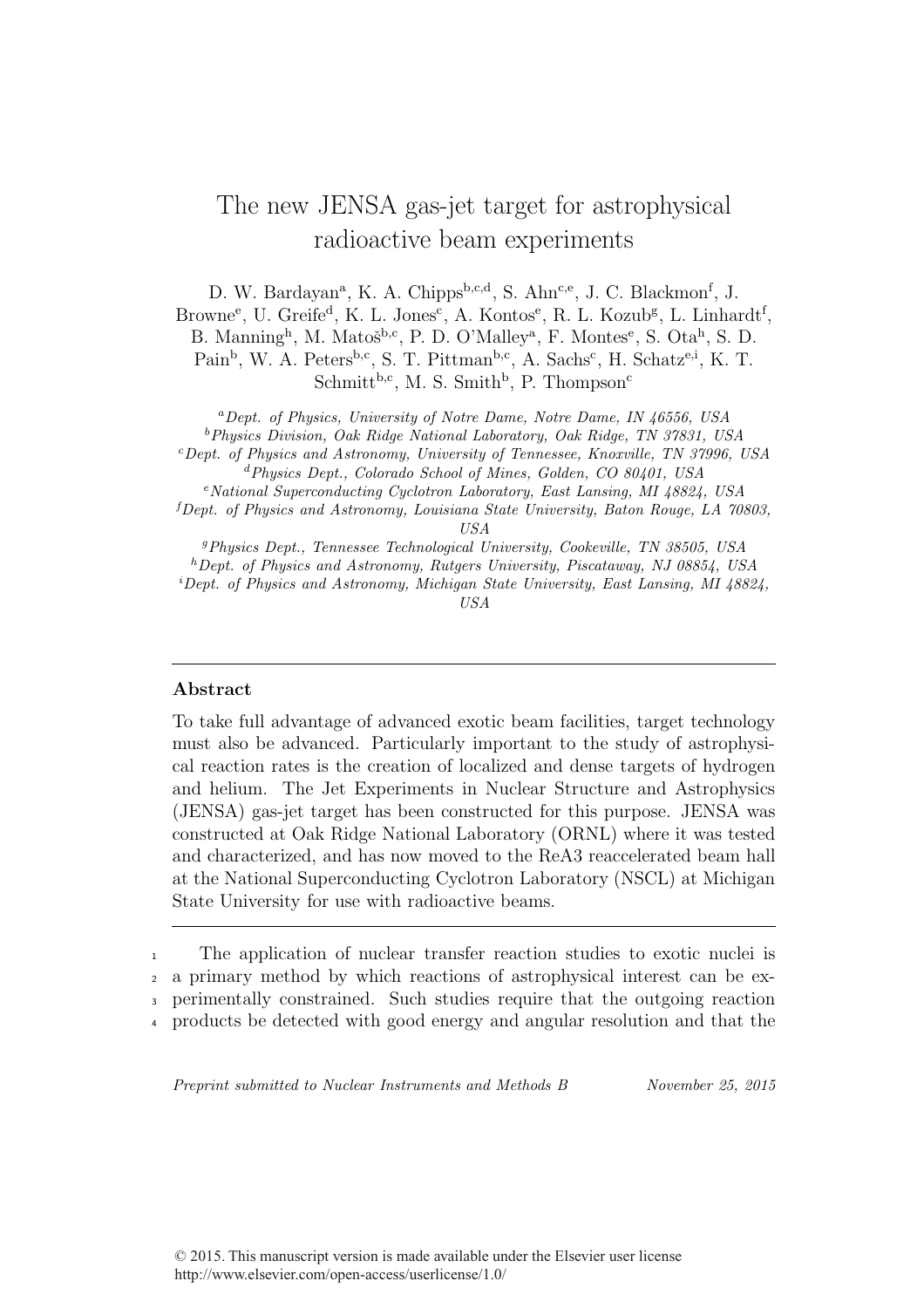reactions of interest be clearly distinguished from background reactions. Ap- plication of transfer reactions techniques on exotic nuclei are greatly facili- tated by the availability of a localized high-density target of gaseous elements. <sup>8</sup> The target must be of sufficient density  $($  >  $5 \times 10^{18}$  atoms/cm<sup>2</sup> $)$  to apply these techniques to exotic beams. For a given elemental thickness, the use of pure gases reduces the energy loss of the beam through the target (i.e., degra- dation of the energy resolution is minimized) and reduces the probability of contaminant reactions. Ideally, the gas volume should be well-matched to 13 the beam spot size ( $\sim$ 3 mm) such that reaction angles can be unambiguously determined. Finally, the beam-target interaction point should be surrounded with an efficient high-resolution charged particle array [e.g., the SuperOR- RUBA (Oak Ridge Rutgers University Barrel Array)[1] of silicon detectors]. The JENSA gas-jet target has been constructed with these design criteria in mind [2] allowing approximately 50% coverage over the detector angular <sup>19</sup> range  $20^{\circ} - 160^{\circ}$  in the laboratory.

 The operating principle of the JENSA target is as follows. Target gas is compressed by an industrial compressor [PDC Machines PDC-4-100-500(150)] to high pressure (200-400 psi) before injection through a Laval nozzle into 23 the target chamber. After traveling  $\sim 14$  mm through vacuum, the gas is collected in a pair of concentric conical receivers which are pumped in par- allel by high throughput roots pumps (Leybold WSU2001 and WSU1001). Multistage rootsblowers (Ebara A10S) compress the gas further before injec- tion back into the PDC compressor for recirculation. Differential pumping through flow-restricting apertures has been employed to maintain low beam- line pressures outside of the target. The aperture sizes range from 3-5 mm and 15-28 mm on the upstream and downstream sides of the target chamber, respectively. Each pumping region, separated by an aperture, is indepen- dently pumped by turbomolecular pumps resulting in pressures ranging from  $\mu_{33}$  ~ 10<sup>-6</sup> – 10<sup>-7</sup> Torr at 50 cm from the target jet. The beam is tuned through these apertures for bombardment of the target gas.

 The spatial distribution and density of the gas jet have been determined 36 with measurements of  $\alpha$  energy loss from radioactive sources [2]. One detec- tor of the SuperORRUBA array was used to detect the  $\alpha$  particles after they 38 traveled through the gas jet. The transmission of the  $\alpha$  particles through the jet produces energy loss observable from the energy vs. position detector spectra. The energy loss measured in the shadow of the jet could be ex- trapolated back to the jet position to determine the target width and areal  $\frac{4}{2}$  density. For a jet of <sup>4</sup>He gas injected through a Laval nozzle 1.1-mm wide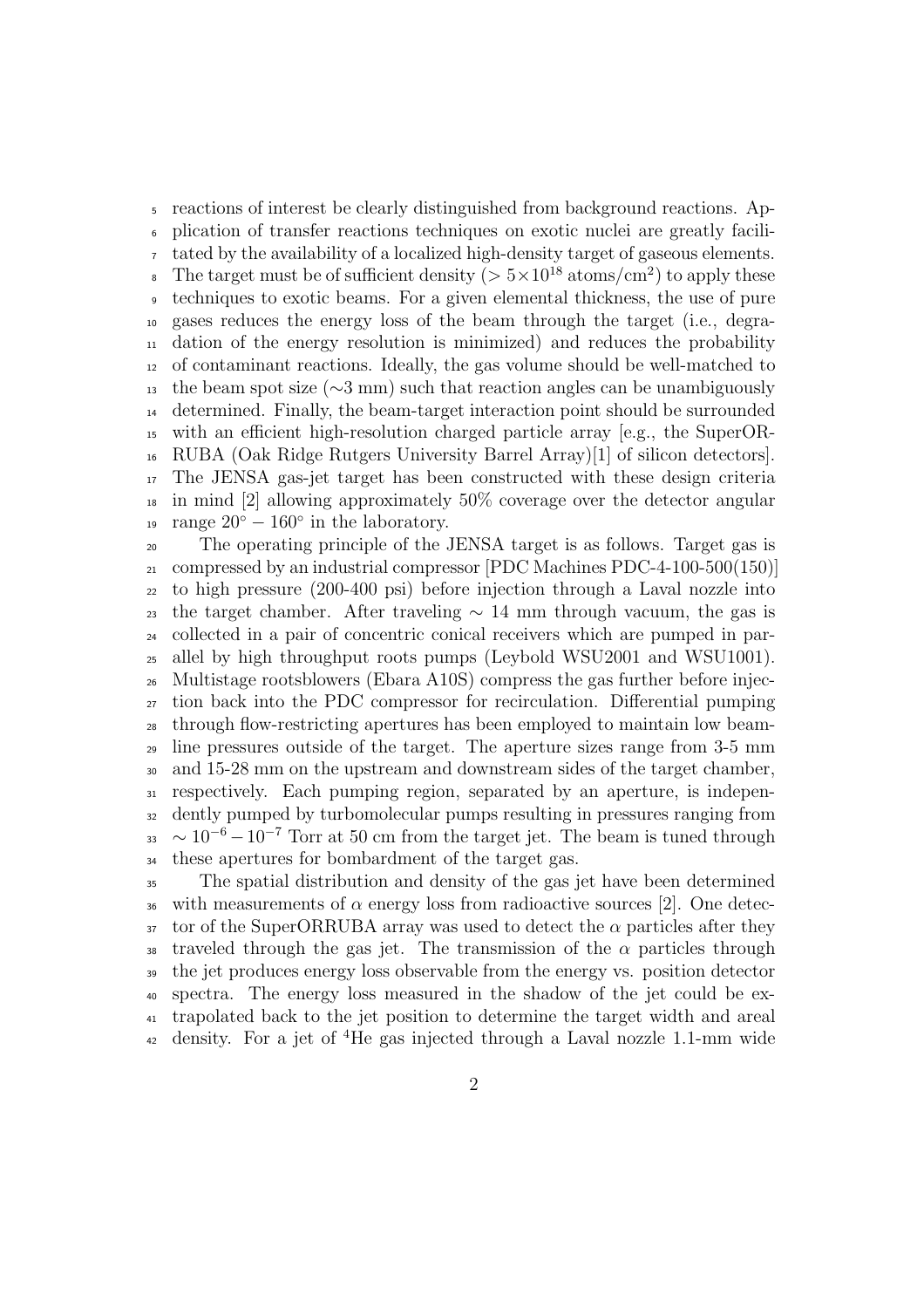

Figure 1: (top)The deuteron spectrum from the <sup>20</sup>Ne( $p$ ,  $d$ )<sup>19</sup>Ne reaction are shown. All observed peaks are from reactions on <sup>20</sup>Ne except for those labeled <sup>22</sup>Ne. (bottom) The expected energies of deuterons populating known levels in <sup>19</sup>Ne.

at an inlet pressure of 400 psi, target densities greater than  $10^{19}$  atoms/cm<sup>2</sup> 43 <sup>44</sup> were obtained with a spatial width of 5 mm FWHM.

<sup>45</sup> First experiments with JENSA have been performed at the ORNL Ho-<sup>46</sup> lifield Radioactive Ion Beam Facility (HRIBF). Targets were made of natural <sup>47</sup> abundance He, N<sub>2</sub>, and Ne gases. These were used to study the <sup>4</sup>He(<sup>15</sup>N, $\alpha$ )<sup>15</sup>N, <sup>48</sup> <sup>14</sup>N $(p, t)$ <sup>12</sup>N, <sup>20</sup>Ne $(p, d)$ <sup>19</sup>Ne, and <sup>20</sup>Ne $(p, t)$ <sup>18</sup>Ne reactions to address open <sup>49</sup> questions in nuclear astrophysics and nuclear structure. The observed deuteron so energy spectrum from the <sup>20</sup>Ne $(p, d)$ <sup>19</sup>Ne study is plotted in Fig. 1. Excellent <sup>51</sup> correspondence was obtained between the observed spectrum and known en- $_{52}$  ergy levels in <sup>19</sup>Ne indicating the chemically-pure nature of the target. This <sup>53</sup> is in sharp contrast to the previous attempt to study this reaction with an <sup>54</sup> implanted target, which suffered from severe contamination of the spectrum <sup>55</sup> due to the large number of the target constituents [3, 4].

 In the Fall of 2013, the JENSA target was moved to the reaccelerated beam hall, ReA3 [5], at the NSCL for use with exotic beams. At ReA3 primary beam fragments are thermalized in a gas cell, extracted, and then  $\frac{1}{29}$  reaccelerated to energies of 3-6 MeV/u. The JENSA target will be used to <sup>60</sup> study reactions in inverse kinematics such as  $({}^{3}He, d)$ ,  $(d, p)$ , and  $(α, p)$  on beams primarily of astrophysical interest. Commissioning of JENSA at ReA3 is in progress but stable beams have already been successfully tuned through